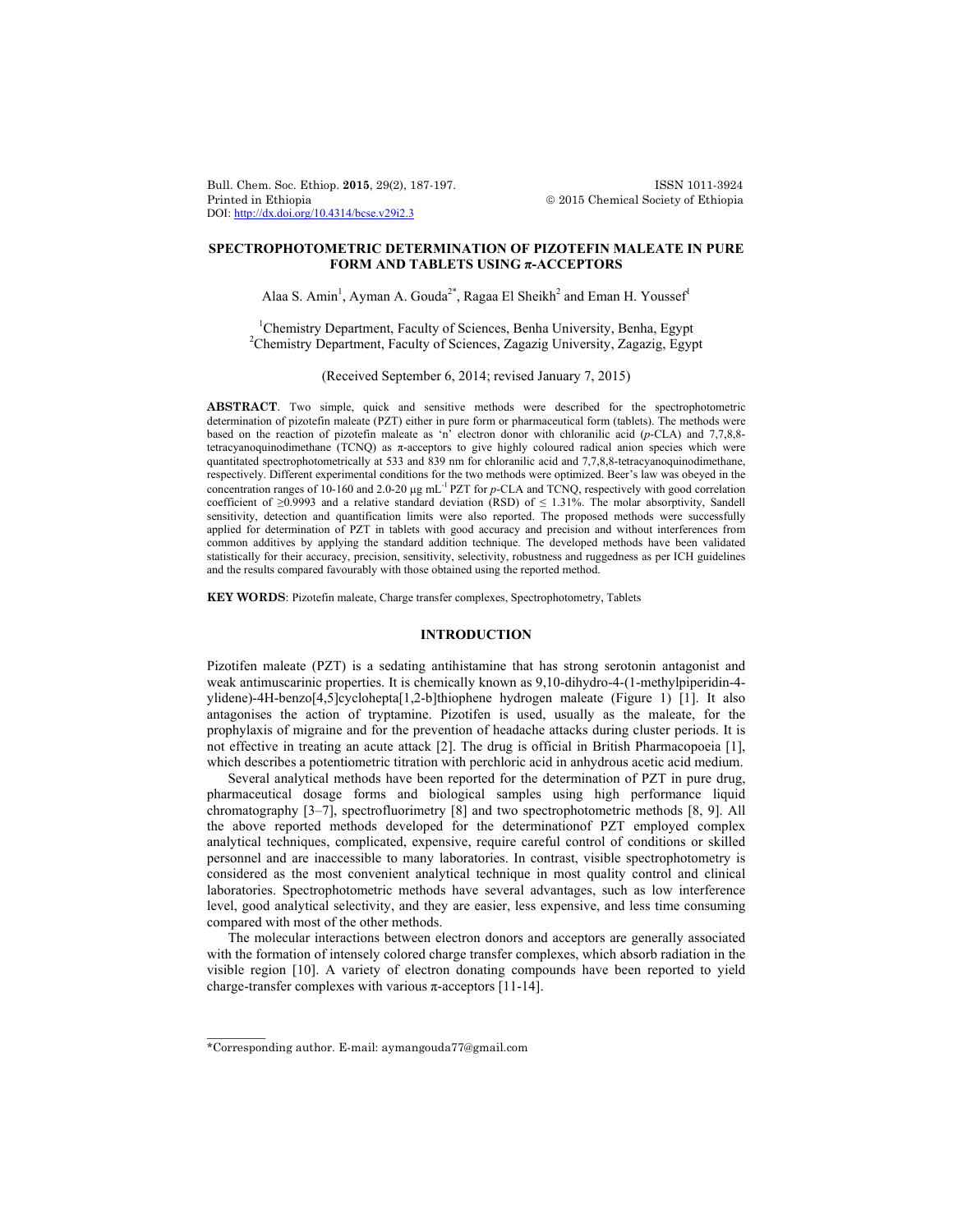### Alaa S. Amin *et al.*

The aim of the present work was directed to investigate direct, sensitive, simple and precise spectrophotometric methods for determination of PZT as a good n-electron donor *via* charge transfer complexation with two π-acceptors: chloranilic acid (*p-*CLA) and 7,7,8,8 tetracyanoquinodimethane (TCNQ) as chromogenic reagents in pure form and its dosage forms (tablets). The reaction conditions of the methods have been established. In addition, the stoichiometric ratio of reactants was determined. No interference was observed in the determination of PZT from common excipients in levels found in dosage forms. These methods are validated by the statistical data.



Figure 1. Chemical structure of pizotifen maleate (PZT).

## **EXPERIMENTAL**

#### *Apparatus*

All the absorption spectra were made using double beam Unikon 930 spectrophotometer (Kontron Instruments, Munchen, Germany) with a scanning speed of 200 nm/min and a band width of 2.0 nm, equipped with 10 mm matched quartz cells.

#### *Materials and reagents*

Pharmaceutical grade pizotefin maleate (PZT) was received from (*Novartis*, Egypt). Mosegor tablets, labeled to contain (0.5 mg PZT per tablet) were purchased from local commercial markets.

## *Standard PZT solution*

A stock standard solution of PZT (500  $\mu$ g mL<sup>-1</sup>) was prepared by dissolving an exact weight (50 mg) of pure PZT in about 10 mL methanol and the volume was diluted to the mark in a 100 mL calibrated flask with acetonitrile. Stock solutions of PZT (100  $\mu$ g mL<sup>-1</sup>) and (5.0 x 10<sup>-3</sup> M) were prepared from suitable dilution of the stock standard solution. The stock solutions of PZT are stable for a period of 3.0 days when kept in the refrigerator.

### *Reagents*

All the reagents and chemicals used were of analytical or pharmaceutical grade and all solutions were prepared fresh daily. Chloranilic acid (*p*-CLA) (Fluka, Switzerland) and 7,7,8,8 tetracyanoquinodimethane (TCNQ) (Aldrich Chem. Co., Milwaukee, USA) and stock solution  $(1.0 \times 10^{-3}$  M) of each reagent were freshly prepared in acetonitrile. The solutions were stable for at least one week at 4 ºC and kept in the dark when not use.

188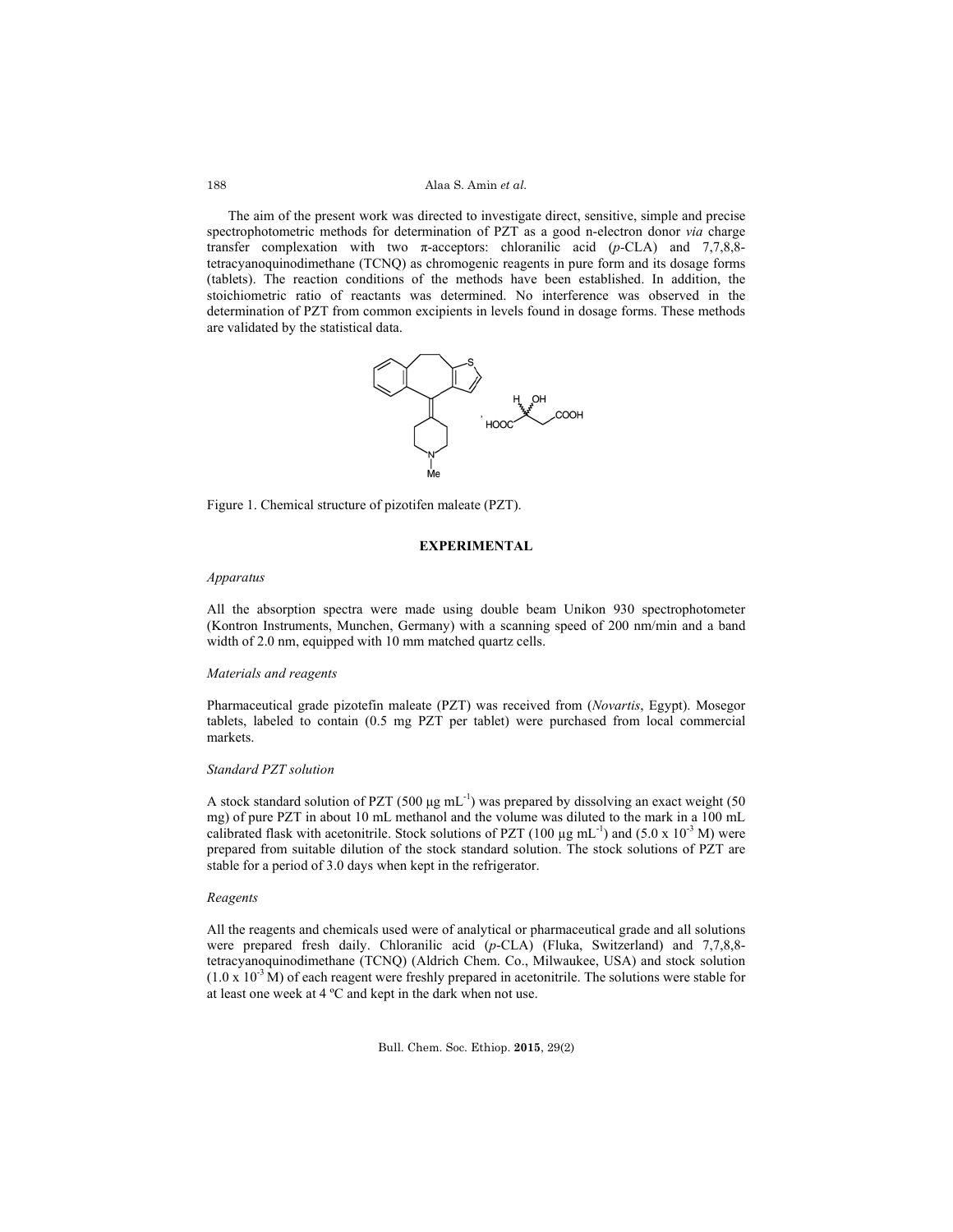#### *Recommended procedures*

Two sets of experiments were carried out. In first set, aliquots (0.2-3.2 mL) of standard PZT (500  $\mu$ g mL<sup>-1</sup>) solution were accurately transferred into 10-mL calibrated flasks in case of using *p*-CLA; whereas aliquots of (0.1-1.0 mL) of standard PZT (200  $\mu$ g mL<sup>-1</sup>) solution were transferred into 10-mL calibrated flasks in the second set in case of using TCNQ; then added to each flask 2.0 and 1.0 mL of  $(1.0 \times 10^{-3} \text{ M})$  *p*-CLA and TCNQ reagents in the first and second set, respectively. The reaction mixtures were heated in a water-bath at  $60\pm5$  °C for 10 min. The mixtures were cooled and then diluted to volume up to 10 mL with acetonitrile and the absorbance was measured at 533 and 839 nm for *p*-CLA and TCNQ, respectively, against a reagent blanks prepared in the same manner.

#### *Procedure for pharmaceutical formulations (tablets)*

The contents of twenty Mosegor tablets (0.5 mg PZT per tablet) were crushed and finely powdered. An accurate weight equivalent to 5.0 mg PZT were transferred into a 100-mL calibrated flask, dissolved in least volume of methanol with shaking for 5.0 min and filtered through a sintered glass crucible  $(G_4)$  to remove excipient in the powdered tablets. The filtrate was diluted to 25 mL with acetonitrile in a 25 mL measuring flask to give 200  $\mu$ g mL<sup>-1</sup> stock solution of PZT. For the proposed methods, the content of tablets was calculated using the corresponding regression equation of the appropriate calibration graph. The method of standard addition was used for the accurate determination of PZT contents.

#### *Stoichiometric relationship*

Job's method of continuous variations [15] of equimolar solutions was employed to establish the stoichiometry of the coloured products. Standard solution of PZT (1.0 x  $10^{-3}$  mol L<sup>-1</sup>) and (1.0 x 10<sup>-3</sup> mol L<sup>-1</sup>) solution of *p*-CLA or TCNQ were prepared. A series of solutions was prepared in which the total volume of PZT and reagent was kept constant (2.0 mL). The solutions were mixed in various proportions and the volume was diluted in a 10-mL volumetric flask with acetonitrile. The absorbance of the resulting solutions was measured at optimum wavelengths  $(\lambda_{\text{max}})$  at best time and temperature against the reagent blank under the same conditions.

## **RESULTS AND DISCUSSION**

This is the first report on the application of charge-transfer complexation reaction for spectrophotometric determination of PZT in pure form and tablets. The methods are based on well-characterized charge-transfer complex formation of PZT as electron-donor with selected πacceptors (*p*-CLA or TCNQ) in acetonitrile and have the advantages of simplicity, rapid, accuracy and precision, and use of inexpensive equipment compared to the reported HPLC methods.

### *Absorption spectra*

The reaction of *p-*CLA and TCNQ as a π-acceptor with PZT as n-electron donor results in the formation of an intense orange-red and bluish-green colored radical anions  $(p\text{-CLA}^{-})$  and TCNQ<sup>-</sup>) in acetonitrile, which exhibits strong absorption maxima at wavelengths 533 and 839 nm, respectively (Figures 2 and 3), most probably due to the formation of charge-transfer complexes between PZT acting as n-donor (D) or Lewis base, and *p*-CLA or TCNQ, as π $acceptors(A)$  or Lewis acids [10]: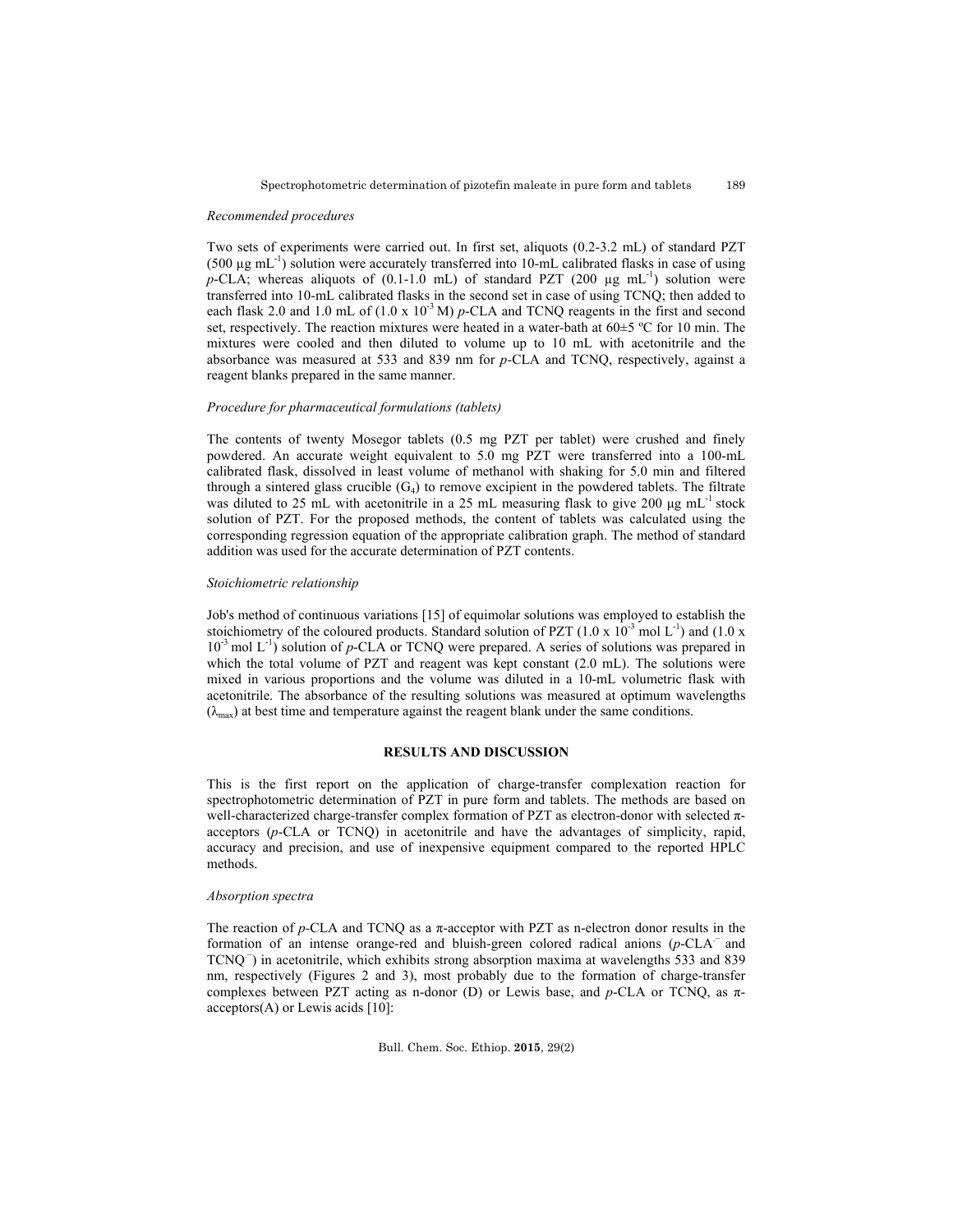Alaa S. Amin *et al.*

$$
D^{\bullet\bullet} + A \xrightarrow{D^{\bullet\bullet} \bullet} [D^{\bullet\bullet} \to A] \xrightarrow{Polar solvent} D^{\bullet\,+} + A^{\bullet\,-}
$$
  
radical anion

The dissociation of DA complex is promoted by the high dielectric constant of acetonitrile (37.5). Further support for the assignment was provided by the comparison of the absorption bands with those of the *p*-CLA and TCNQ radical anions produced by the iodide reduction method [16].



Figure 2. Absorption spectra of reaction products of 160 μg mL-1 PZT with *p*-CLA (1.0 x 10-3 M) against blank solution.



Figure 3. Absorption spectra of reaction products of 30  $\mu$ g mL<sup>-1</sup> PZT with TCNQ (1.0 x 10<sup>-3</sup> M) against blank solution.

Bull. Chem. Soc. Ethiop. **2015**, 29(2)

190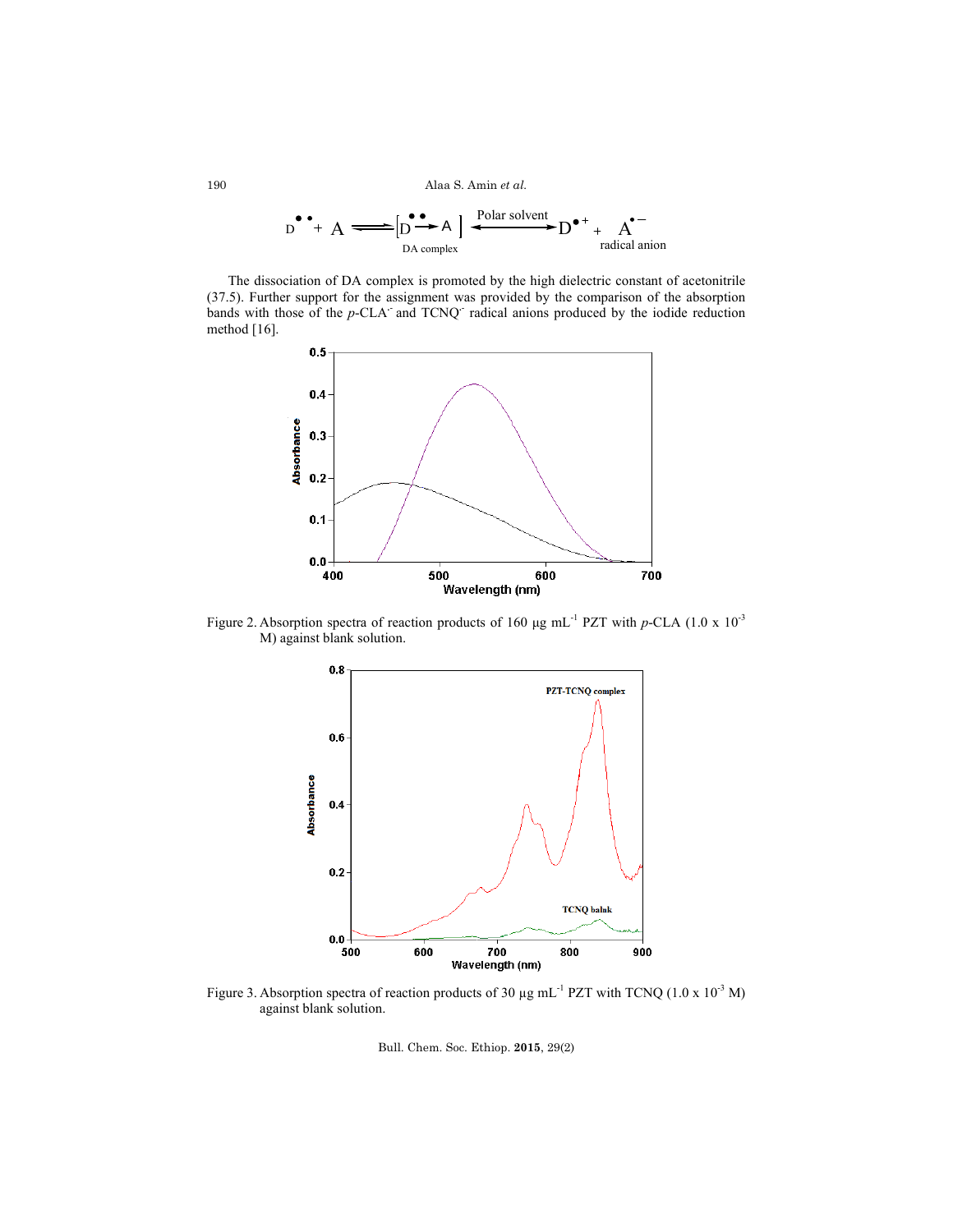#### *Optimization of reaction conditions*

## *Effect of solvents*

In order to select the suitable solvent for charge transfer complex formation, the reaction of PZT with *p*-CLA and TCNO was carried out in different solvents such as acetone, methanol, ethanol, dichloromethane, 1,2-dichloroethane, acetonitrile and chloroform. Acetonitrile was found to be an ideal solvent for all the reagents, because it afforded the maximum sensitivity when compared with all other solvents and it possesses the highest dielectric constant of all solvents examined, a property which is known to promote the dissociation of the original charge-transfer complexes to the CLA<sup> $\cdot$ </sup> and TCNQ<sup> $\cdot$ </sup> radical anions (Figure 4).



Figure 4. Effect of solvent on the absorbance of charge transfer complex of PZT with *p*-CLA and TCNQ acceptors.

#### *Effect of reagent concentration*

The effect of the reagent concentration on the intensity of the color developed at the selected wavelengths was ascertained by adding different volumes of *p*-CLA and TCNQ reagents to fixed concentrations of PZT. It was found that 2.0 and 1.0 mL of  $(1.0 \times 10^{-3} \text{ M})$  *p*-CLA and TCNQ solution, respectively, were sufficient for the production of maximum and reproducible color intensity and the highest absorbance remained unaffected by further addition of both reagents (Figure 5).

## *Effect of ruction time and temperature*

The optimum reaction time was determined by following the colour development at room temperature (25  $\pm$ 2 °C). Complete colour development was attained after 10 min on raising the temperature on a water-bath to  $60 \pm 5$  °C using both  $p$ -CLA and TCNQ methods. The absorbance of these radical anions remained stable for at least 4.0 h for *p*-CLA and TCNQ methods.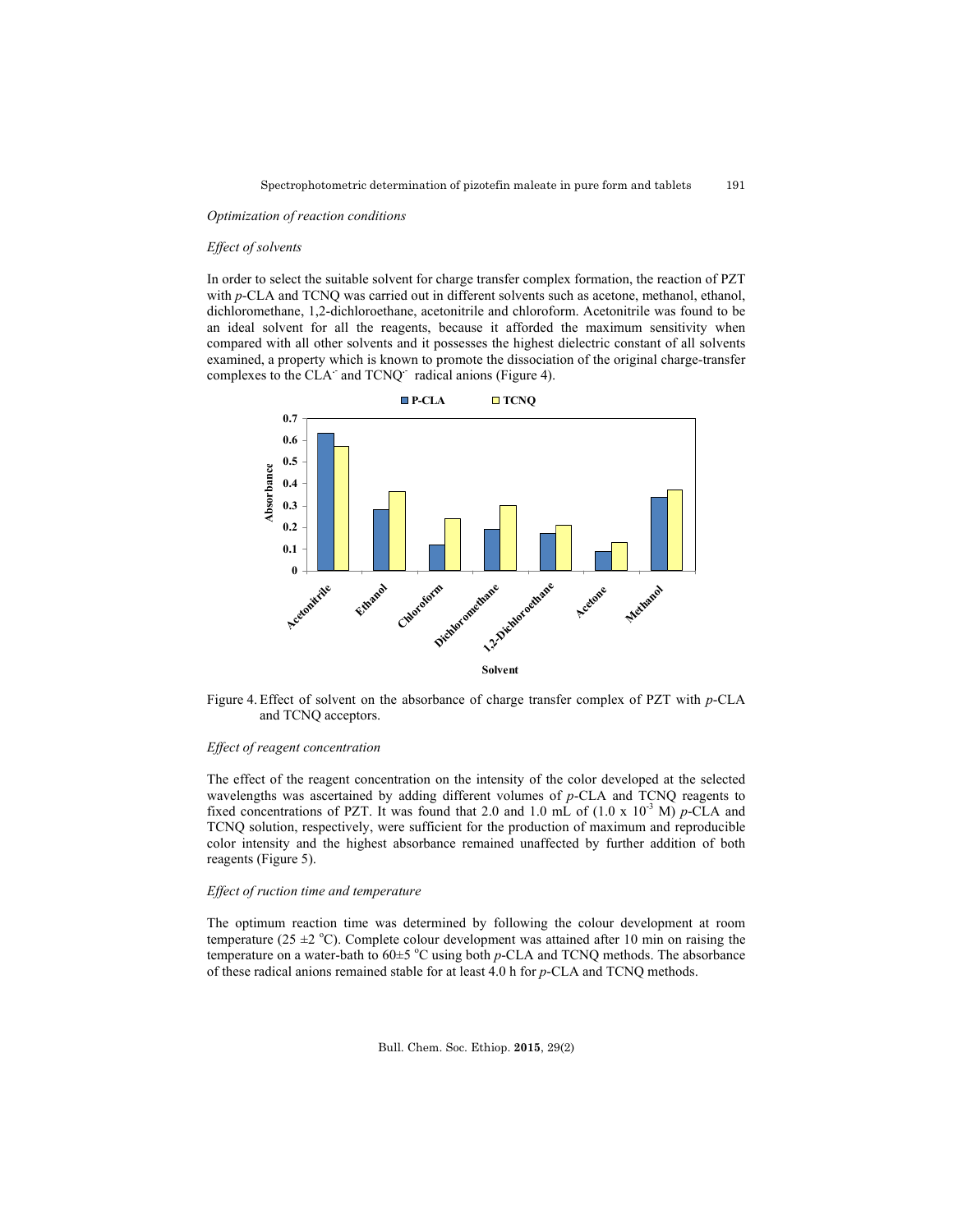Alaa S. Amin *et al.*



Figure 5. Effect of reagent concentration on the absorbance of charge transfer complexes formed between PZT and (1.0 x 10<sup>-3</sup> M) *p*-CLA and TCNQ acceptors.

# *Molar ratio of the reaction*

The stoichiometric ratio was determined by Job's method [15] of continuous variation for the reaction between PZT and *p*-CLA and TCNQ reagents, which shows that the interaction occurs between an equimolar solution of the PZT and the reagents. The result indicated that the charge transfer complex was formed in the ratio of 1:1 (Figure 6). On the basis of the literature data and our experimental results, tentative reaction mechanisms for PZT-TCNQ complex is proposed and given in Scheme 1.



Figure 6. Continuous variation plots for the reaction of PZT with *p-*CLA and TCNQ. Λ = 533 and 839 nm, respectively. Total molar concentration =  $1.0 \times 10^{-4}$  mol L<sup>-1</sup>.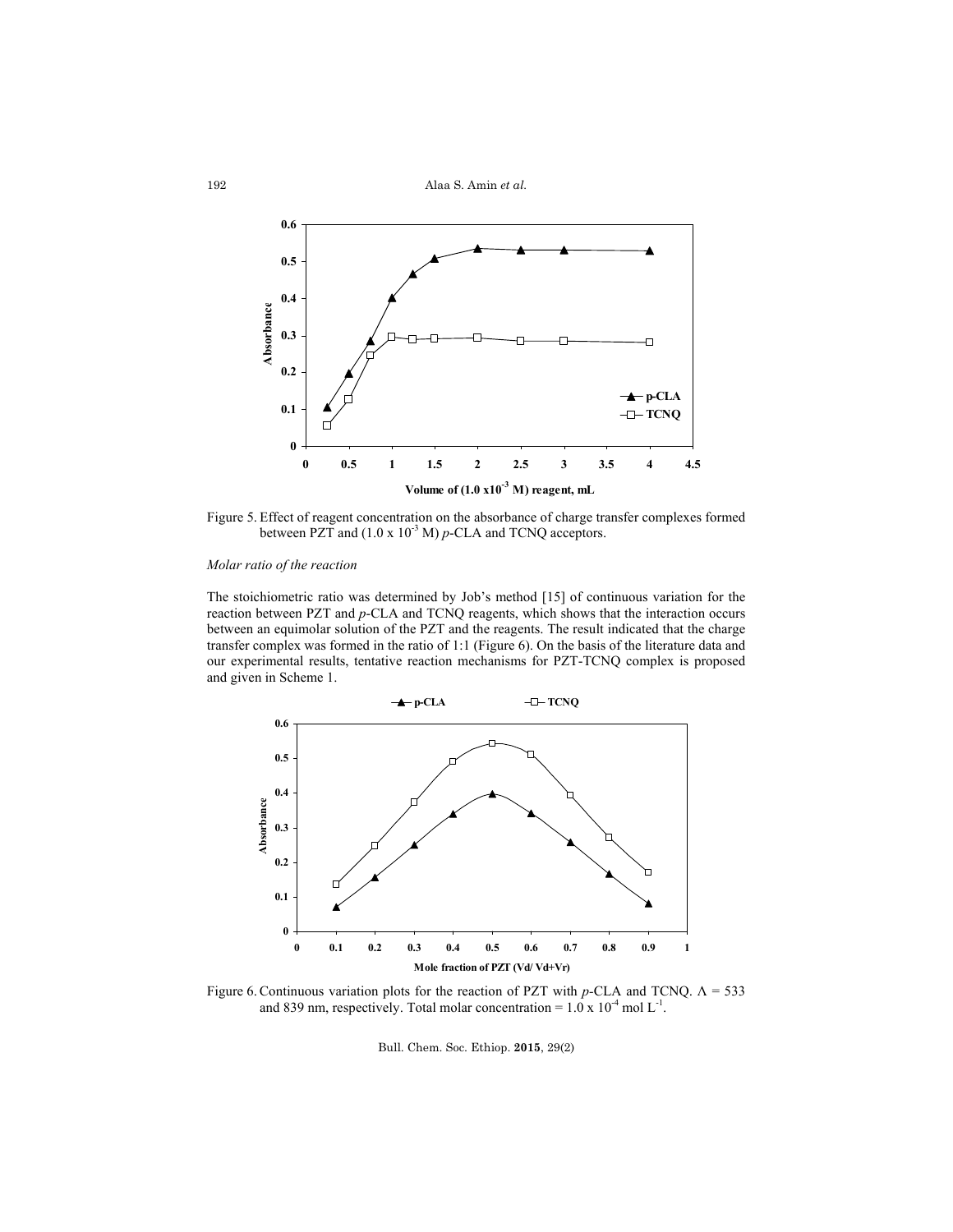

Scheme 1. Proposed reaction pathway for the formation of charge transfer complex between PZT and TCNQ.

# *Method validation*

Validation of the described methods for assay of bulk PZT was examined via linearity, sensitivity, precision, accuracy, repeatability, reproducibility, selectivity and robustness according to ICH guidelines [17].

#### *Linearity*

Under the optimum conditions a linear correlation was found between absorbance at  $\lambda_{\text{max}}$  and concentration of PZT in the ranges of 10-160  $\mu$ g mL<sup>-1</sup> and 2.0-20  $\mu$ g mL<sup>-1</sup> using *p*-CLA and TCNQ method, respectively. The calibration graph is described by the regression equation:

$$
A = a + b C \tag{1}
$$

(where A = absorbance, a = intercept, b = slope and C = concentration in  $\mu$ g mL<sup>-1</sup>) obtained by the method of least squares [18]. Correlation coefficient, intercept and slope for the calibration data are summarized in Table 1. For accurate determination, Ringbom concentration range [19] was calculated by plotting log concentration of drug in μg mL<sup>-1</sup> against transmittance % from which the linear portion of the curve gives accurate range of micro determination of PZT and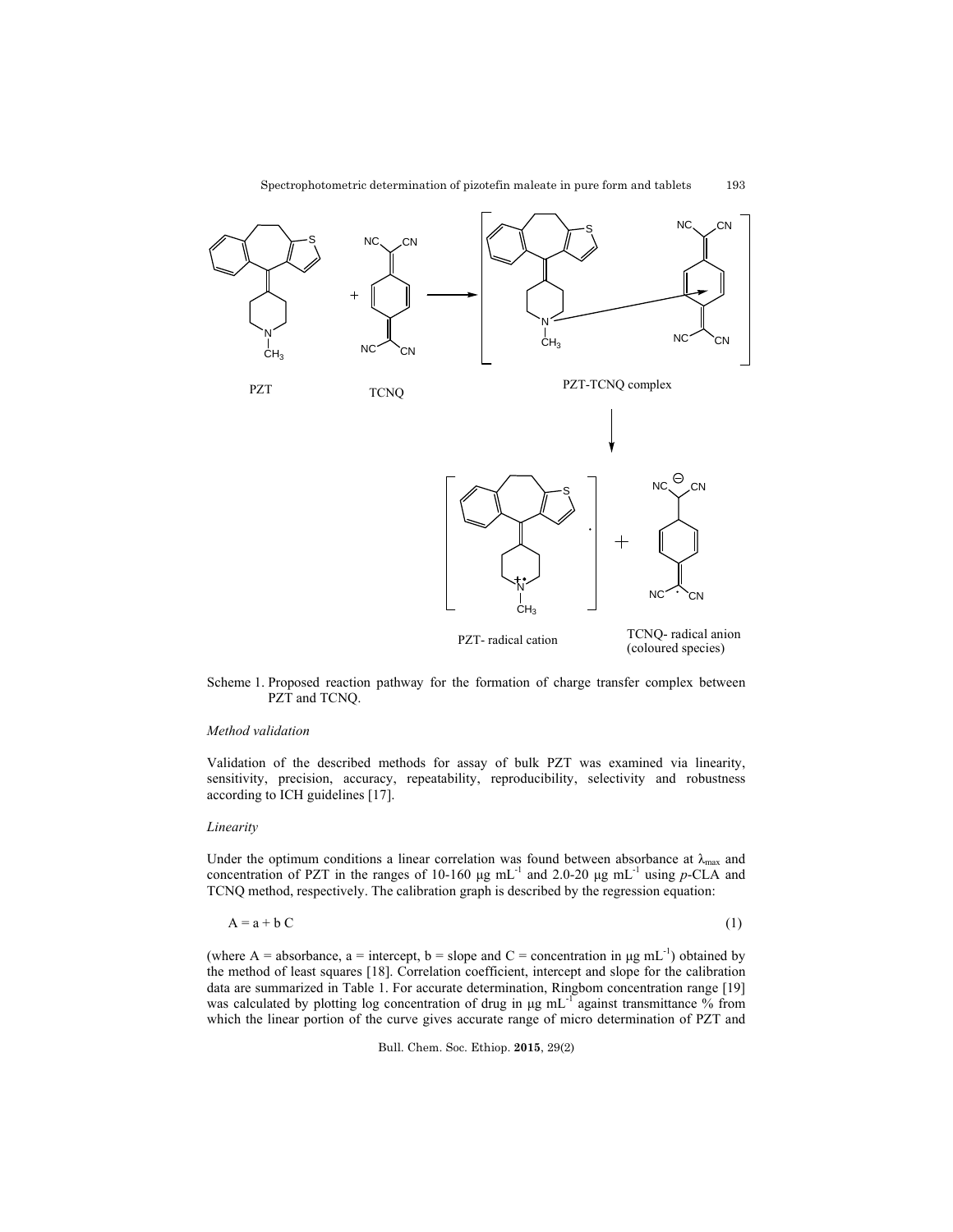represented in Table 1. The linearity of the calibration graphs was demonstrated by the high values of the correlation coefficient (r) and the small values of the y-intercepts of the regression equations.

Sensitivity parameters such as apparent molar absorptivity (*ε*) and Sandell's sensitivity (Ss) values, the limits of detection and quantification were calculated as per the current ICH guidelines (ICH) [17], are illustrated in Table 1. The high molar absorptivity and lower Sandell sensitivity values reflect the good and high sensitivity of the proposed methods. The validity of the proposed methods was evaluated by statistical analysis [20] between the results achieved from the proposed methods and that of the reported methods. Regarding the calculated Student's *t*-test and variance ratio *F*-test (Table 1), there is no significant difference between the proposed and reported method [8] regarding accuracy and precision.

Table 1. Analytical and regression parameters of proposed oxidation spectrophotometric methods for determination of PZT.

| Parameters                                                                   | $p$ -CLA          | <b>TCNO</b>      |
|------------------------------------------------------------------------------|-------------------|------------------|
| Wavelengths $\lambda_{\text{max}}$ (nm)                                      | 533               | 839              |
| Color stability                                                              | 4.0               | 3.0              |
| Beer's law limits ( $\mu$ g mL <sup>-1</sup> )                               | 10-160            | $2.0 - 20$       |
| Ringbom optimum concentration range ( $\mu$ g mL <sup>-1</sup> )             | $20 - 140$        | $4.0 - 18$       |
| Molar absorptivity $\varepsilon$ , $(L/mol^{-1}$ cm <sup>-1</sup> ) x $10^4$ | 0.1044            | 0.6145           |
| Sandell's sensitivity (ng $cm-2$ )                                           | 282.95            | 48.07            |
| Regression equation <sup>®</sup>                                             |                   |                  |
| Slope(b)                                                                     | 0.0037            | 0.0199           |
| Intercept (a)                                                                | $-0.0033$         | 0.0033           |
| Correlation coefficient $(r)$                                                | 0.9993            | 0.9994           |
| $Mean \pm SD$                                                                | $100.20 \pm 1.31$ | $99.40 \pm 0.96$ |
| Relative standard deviation, RSD%                                            | 1.31              | 0.96             |
| Relative error, RE%                                                          | 1.37              | 1.01             |
| LOD, $(\mu g \text{ mL}^{-1})^b$                                             | 2.83              | 0.54             |
| LOQ, $(\mu g \text{ mL}^{-1})^b$                                             | 9.43              | 1.80             |
| Calculated $t$ -value <sup>c</sup>                                           | 0.75              | 0.47             |
| Calculated $F$ -value <sup>c</sup>                                           | 2.27              | 1.22             |

Calculated *F*-value<sup>c</sup> 2.27 1.22 <br><sup>*A*</sup>  $A = a + bC$ , where *C* is the concentration in  $\mu g mL^{-1}$ , *A* is the absorbance units, *a* is the intercept, *b* is the slope. LOD, limit of detection; LOQ, limit of quantification;  $\varepsilon$ , molar absorptivity. <sup>o</sup>The theoretical values of *t* and *F* are 2.57 and 5.05, respectively at confidence limit at 95% confidence level and five degrees of freedom ( $p = 0.05$ ).

#### *Sensitivity*

The limit of detection (LOD) is defined as the minimum level at which the analyte can be reliably detected for the drug was calculated using the following equation [17] and listed in Table 1: LOD = 3.3  $\sigma$  / S, where  $\sigma$  is the standard deviation of replicate determination values under the same conditions as for the sample analysis in the absence of the analyte and  $S$  is the slope of the calibration graph. In accordance with the formula, the limits of detection were found to be 2.83 and 0.54 µg mL<sup>−</sup><sup>1</sup> using *p*-CLA and TCNQ, respectively. The limits of quantification, LOQ, is defined as the lowest concentration that can be measured with acceptable accuracy and precision [17],  $\text{LOQ} = 10 \sigma / S$ . According to this equation, the limit of quantification was found to be 9.43 and 1.80  $\mu$ g mL<sup>-1</sup> using *p*-CLA and TCNQ, respectively.

## *Accuracy and precision*

The accuracy and precision of the proposed methods (within-day and between-days) were evaluated by performing six replicate analyses on pure drug solution at three different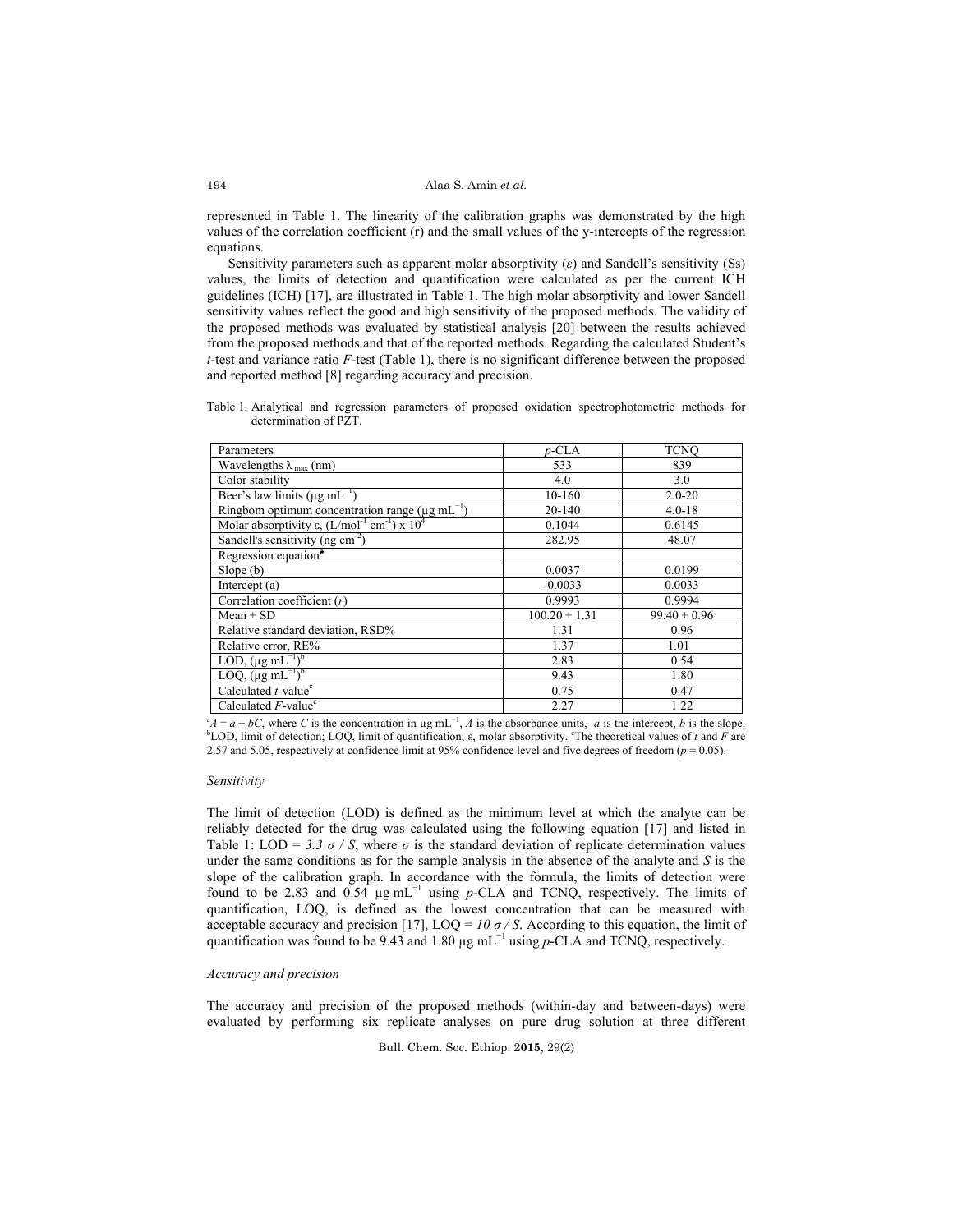195

concentrations of PZT (within the working range). Percentage relative standard deviation (% RSD) as precision and percentage relative error (% RE) as accuracy of the proposed spectrophotometric methods were calculated. The relative standard deviation (RSD) values were  $\leq$  1.1% in all cases, indicating good repeatability of the suggested methods. This level of precision of the proposed methods was adequate for the quality control analysis of the studied drugs. % RE, an indicator of accuracy, is in the range  $(-0.7-0.6)$  also indicating high accuracy and repeatability of the methods. The intra-day and inter-day precision and accuracy results show that the proposed methods have good repeatability and reproducibility reflecting the usefulness of the methods in routine analysis (Table 2).

Table 2. Evaluation of intra-day and inter-day accuracy and precision for PZT obtained by the proposed methods.

| Methods     | Added                     |          | Precision             |          | Confidence limit <sup>b</sup> |
|-------------|---------------------------|----------|-----------------------|----------|-------------------------------|
|             |                           | Recovery |                       | Accuracy |                               |
|             | $(\mu g \text{ mL}^{-1})$ | $\%$     | $RSD \%$ <sup>a</sup> | $RE\%$   |                               |
|             | Intra-dav                 |          |                       |          |                               |
| $p$ -CLA    | 40                        | 99.6     | 0.57                  | $-0.40$  | $39.8 \pm 0.24$               |
|             | 80                        | 99.9     | 0.91                  | $-0.10$  | $79.9 \pm 0.76$               |
|             | 160                       | 99.3     | 1.08                  | $-0.70$  | $159 \pm 1.80$                |
| <b>TCNO</b> | 5.0                       | 99.4     | 0.64                  | $-0.65$  | $4.97 \pm 0.01$               |
|             | 10                        | 100      | 0.86                  | 0.25     | $10.0 \pm 0.08$               |
|             | 15                        | 99.9     | 1.07                  | $-0.10$  | $15.0 \pm 0.15$               |
|             | Inter-day                 |          |                       |          |                               |
| $p$ -CLA    | 40                        | 99.7     | 0.48                  | $-0.30$  | $39.9 \pm 0.20$               |
|             | 80                        | 100      | 0.85                  | 0.10     | $80.1 \pm 0.71$               |
|             | 160                       | 101      | 0.99                  | 0.60     | $161 \pm 1.67$                |
|             | 5.0                       | 99.8     | 0.54                  | $-0.20$  | $4.99 \pm 0.03$               |
|             | 10                        | 99.5     | 0.70                  | $-0.55$  | $9.95 \pm 0.07$               |
|             | 15                        | 100      | 0.96                  | 0.35     | $15.1 \pm 0.14$               |

15 100 0.96 0.35 15.1±0.14<br>
<sup>a</sup>Mean of six determination, RSD%, percentage relative standard deviation; RE%, percentage relative error. <sup>b</sup>Mean ± standard error.

### *Robustness and ruggedness*

The robustness of the methods was evaluated by making small incremental changes in the volume of reagent ( $\pm$  0.2 mL) and time ( $\pm$ 1.0 min), and the effect of the changes were studied on the absorbance of the charge transfer complex. The changes had negligible influence on the results as revealed by small intermediate precision values expressed as RSD% ( $\leq 2.60\%$ ). Method ruggedness was demonstrated having the analysis done by three analysts, and also by a single analyst performing analysis using three different spectrophotometer instruments in the same laboratory. Intermediate precision values (RSD%) in both instances were  $( \leq 2.0\%)$ indicating acceptable ruggedness.

# *Recovery studies by standard addition technique*

The accuracy and validity of the proposed methods were further ascertained by performing recovery studies. In this study, pre-analyzed tablet powder was spiked with pure PZT at different concentration levels and the total was determined by the proposed methods using standard addition technique. The percent recovery of pure PZT added was in the range 98.5– 101% with relative standard deviation of 0.65–0.74 (Table 3) indicating that the recovery was good, and revealed that the co-formulated substances did not interfere in the determination. The results of recovery study are compiled in Table 3.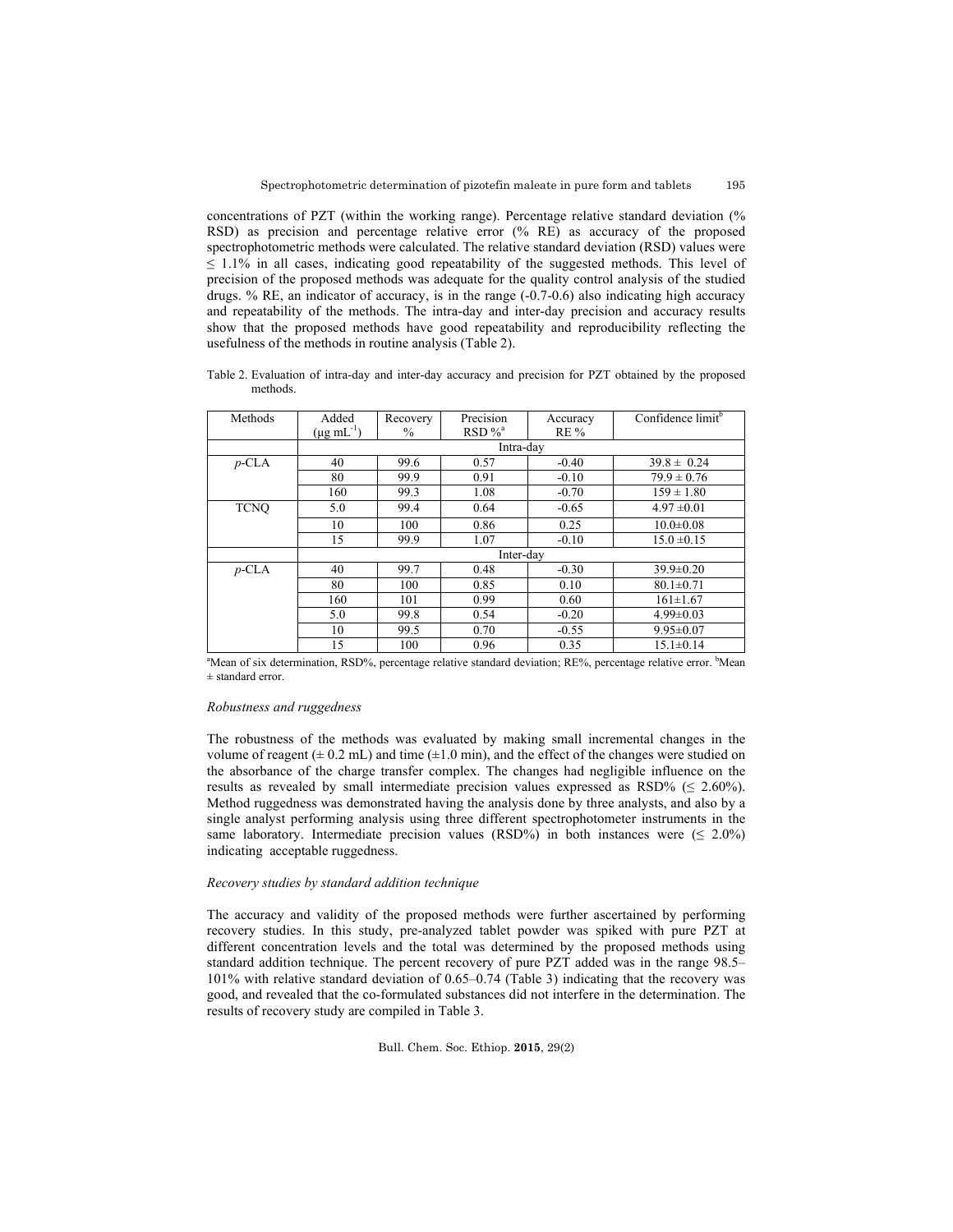### Alaa S. Amin *et al.*

| Sample        | Taken                     | $p$ -CLA                     |                       | Taken                     |                           | <b>TCNO</b>           |
|---------------|---------------------------|------------------------------|-----------------------|---------------------------|---------------------------|-----------------------|
|               | $(\mu g \text{ mL}^{-1})$ | Added                        | Recovery <sup>a</sup> | $(\mu g \text{ mL}^{-1})$ | Added                     | Recovery <sup>a</sup> |
|               |                           | $(\mu g \text{ mL}^{-1})$    | $(\%)$                |                           | $(\mu g \text{ mL}^{-1})$ | $(\%)$                |
| Mosegor       | 10                        | $\qquad \qquad \blacksquare$ | 99.5                  | 2.0                       | $\overline{\phantom{0}}$  | 99.1                  |
| tablets       |                           | 10                           | 99.1                  |                           | 2.0                       | 99.5                  |
|               |                           | 30                           | 99.0                  |                           | 4.0                       | 99.8                  |
|               |                           | 50                           | 98.5                  |                           | 8.0                       | 99.7                  |
|               |                           | 100                          | 99.5                  |                           | 12                        | 101                   |
|               |                           | 150                          | 101                   |                           | 16                        | 98.6                  |
| $Mean \pm SD$ |                           |                              | $99.4 \pm 0.7$        |                           |                           | $99.5 \pm 0.7$        |
| $RSD\%$       |                           |                              | 0.75                  |                           |                           | 0.65                  |
| V             |                           |                              | 0.55                  |                           |                           | 0.42                  |
| <b>SE</b>     |                           |                              | 0.30                  |                           |                           | 0.26                  |

Table 3. Application of the standard addition technique for the determination of PZT in Mosegor tablets using the proposed methods.

<sup>a</sup>Average of six determinations.

## *Selectivity*

The studied drug (PZT) was determined in the presence of possible excipients and additives such as lactose, microcrystalline cellulose, sodium starch glycolate and magnesium stearate. Under the experimental conditions employed, to a known amount of drug, excipients in different concentrations were added and studied. Excipients do not interfere with the assay indicating the high selectivity of the proposed methods and applicability to use for routine determination in pure and in dosage forms. In addition, recoveries in most cases were around 100% and the lower values of the RSD ( $\leq$  2.0%) indicate the good precision of the methods.

### *Application of the proposed methods to analysis of tablets*

In order to evaluate the analytical applicability of the proposed methods to the quantification of PZT in commercial tablets, the results obtained by the proposed methods were compared with those of the reference method [8] by means of Student's *t*-test and *F*-test for accuracy and precision. The results (Table 4) show that the Student's *t*- and *F*-values at 95% confidence level are less than the theoretical values, indicating that there is a good agreement between the results obtained by the proposed methods and the reference method with respect to accuracy and precision.

Table 4. Application of the proposed methods for the determination of PZT in Mosegor tablets using the proposed charge transfer methods.

| Samples                                                                                                                                   | Proposed methods |                | Reported method [8] |
|-------------------------------------------------------------------------------------------------------------------------------------------|------------------|----------------|---------------------|
|                                                                                                                                           | $p$ -CLA         | TCNO           |                     |
| $Recovery \pm RSD^a$                                                                                                                      | $99.4 \pm 0.7$   | $99.5 \pm 0.7$ | $99.3 \pm 0.9$      |
| $t$ -value                                                                                                                                | 0.15             | 0.46           |                     |
| $F$ -value <sup>b</sup>                                                                                                                   | $-51$            | 1.96           |                     |
| <sup>a</sup> Average of six determinations. <sup>b</sup> The theoretical values of t and F are 2.57 and 5.05, respectively, at confidence |                  |                |                     |

limit at 95% confidence level and five degrees of freedom ( $p = 0.05$ ).

## **CONCLUSION**

The present study describes the first report on the application of charge-transfer complexation reaction for spectrophotometric determination of PZT in pure form and tablets using two π